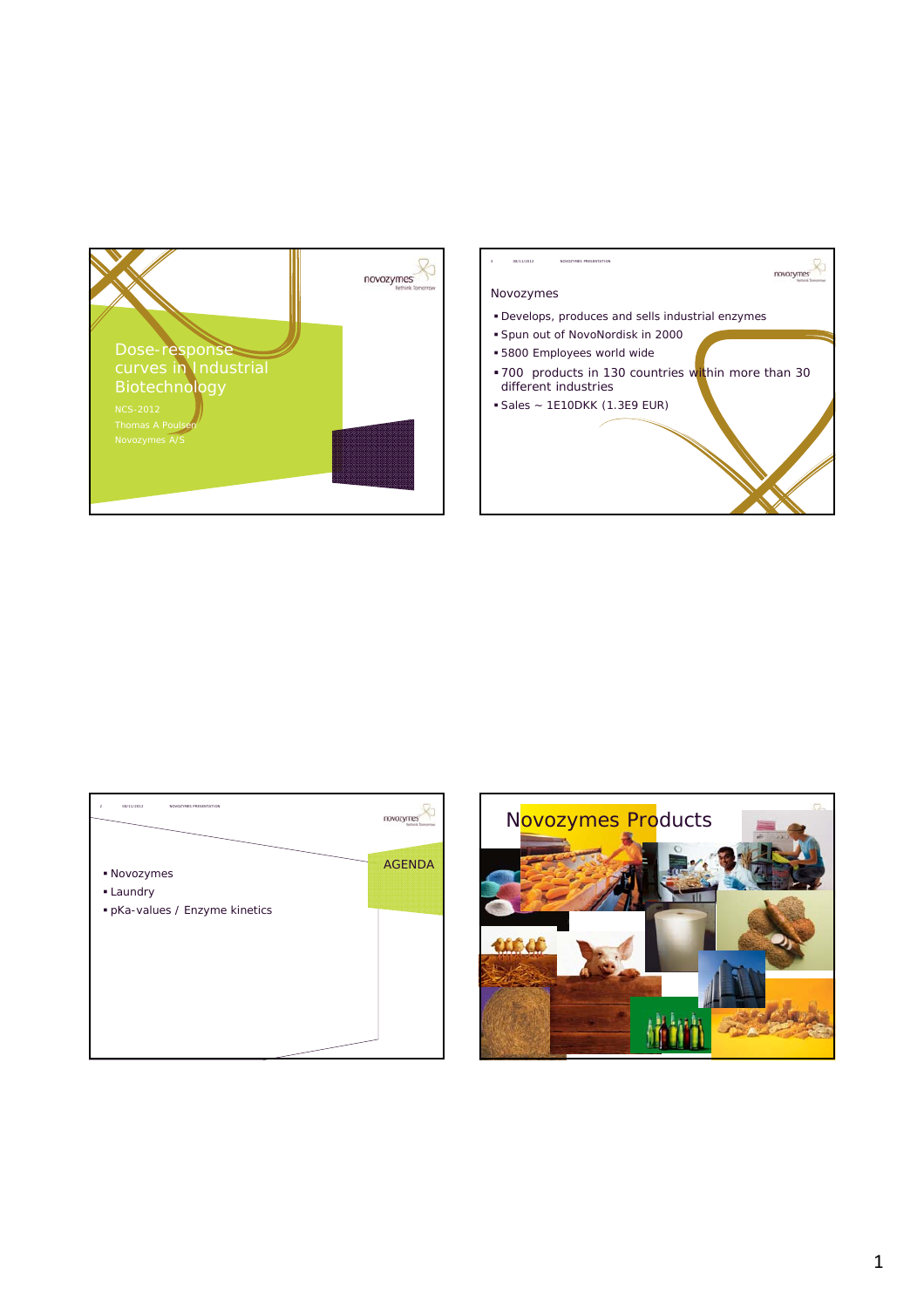





| Washing is complicated                                                                            |  |
|---------------------------------------------------------------------------------------------------|--|
| dFat<br>$= f(fat, fat-type, variant, dose, detergent, detergent cone, pH, temperature, swatch, )$ |  |
|                                                                                                   |  |
| Could we study dependence on some of the parameters<br>separately?                                |  |
|                                                                                                   |  |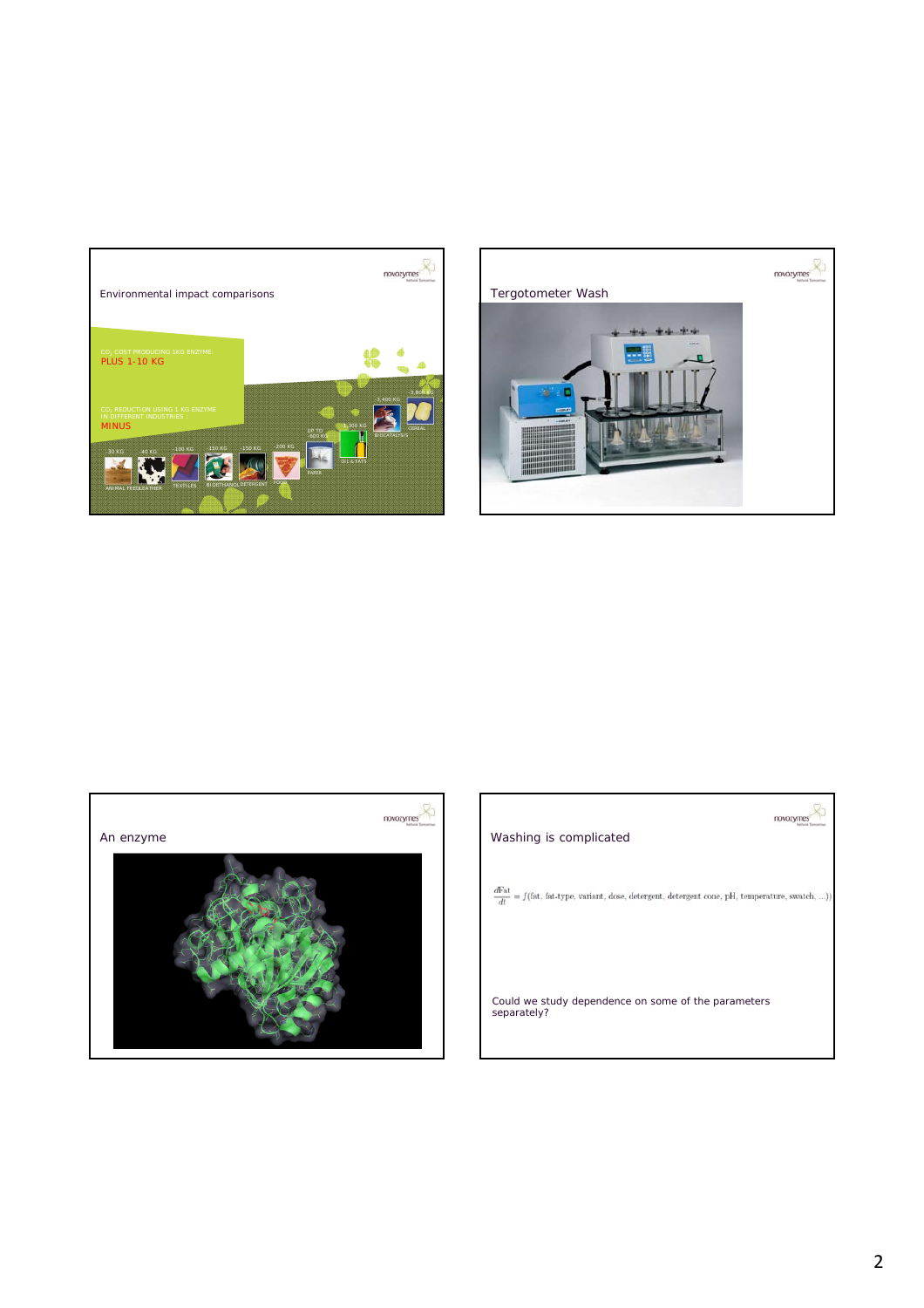





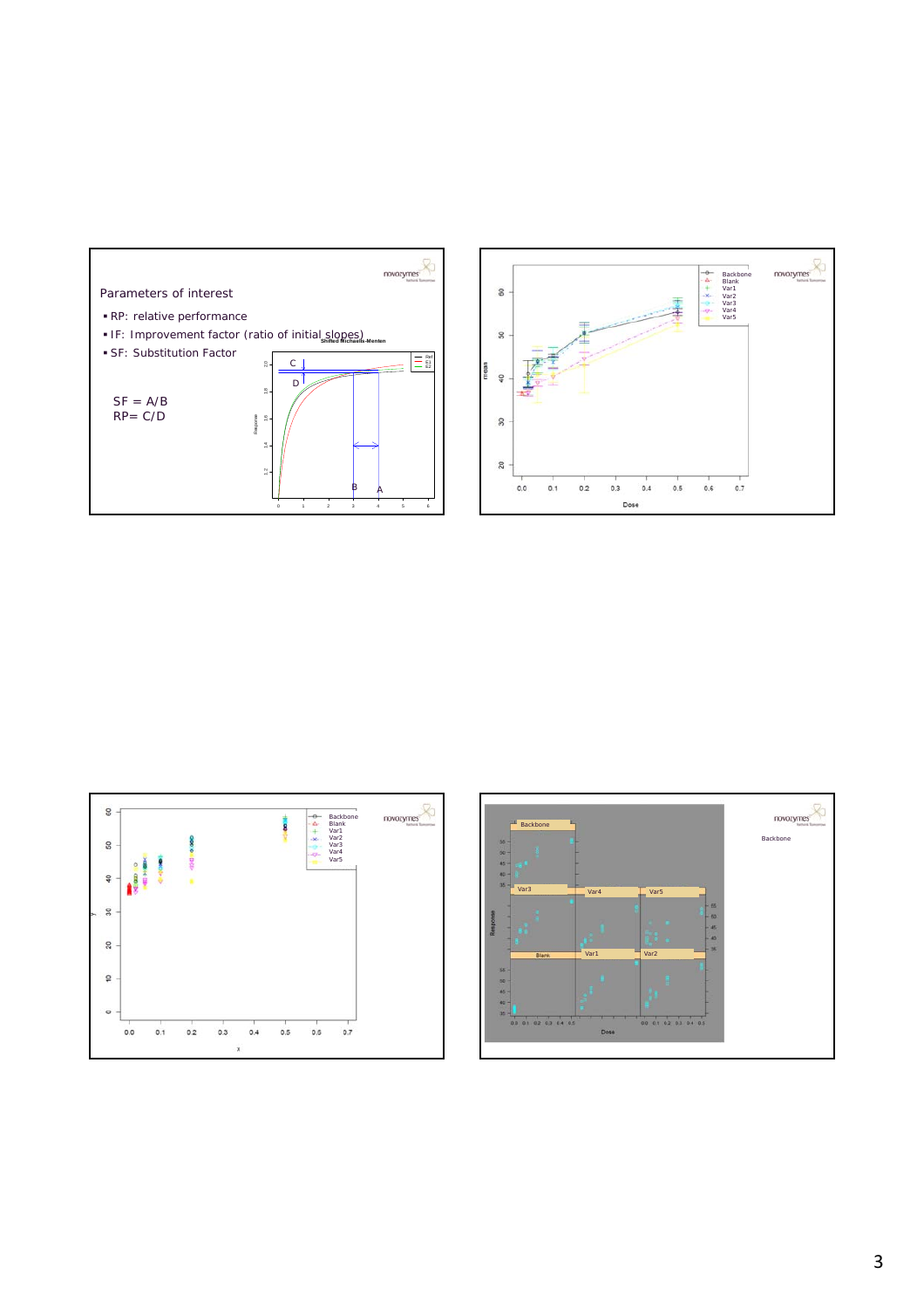

|                                                |            |                     |                                | DOVOZ <sup>1</sup> |  |
|------------------------------------------------|------------|---------------------|--------------------------------|--------------------|--|
| Estimates from drc                             |            |                     |                                |                    |  |
| > summary(dd.drc)                              |            |                     |                                |                    |  |
| A 'shifted Michaelis-Menten' model was fitted. |            |                     |                                |                    |  |
| Parameter estimates:                           |            |                     |                                |                    |  |
|                                                |            | Estimate Std. Error | t-value                        | p-value            |  |
| Vm: Var1                                       | 32.615745  | 3.282793            | 9.935365                       | 7.318e-18          |  |
| Vm: Var2                                       | 29.550114  | 3.122574            | 9.463382                       | $2.153e - 16$      |  |
| Vm: Var3                                       | 29.302216  | 2.949913            | 9.933246                       | 7.406e-18          |  |
| Vm: Var4                                       | 114.722392 | 88.791193           | 1.292047                       | 0.1987             |  |
| Vm: Var5                                       | 72.908070  | 132.299997          | 0.551081                       | 0.5825             |  |
| Backbone<br>Vm:                                | 23.184242  | 1.974928            | 11.739285                      | $2.643e-22$        |  |
| K.<br>Var1                                     | 0.272534   | 0.059043            | 4.615852                       | $9.447e - 06$      |  |
| K:<br>Var <sub>2</sub>                         | 0.254111   | 0.059345            | 4.281943                       | $3.622e - 05$      |  |
| K: Var3                                        | 0.240404   | 0.054443            | 4.415731                       | $2.131e - 05$      |  |
| K: Var4                                        | 2.915903   | 2.608818            | 1.117710                       | 0.2658             |  |
| K: Var5                                        | 1.868360   | 4.201424            | 0.444697                       | 0.6573             |  |
| Backbone<br>K-                                 | 0.143834   | 0.032735            | 4.393952                       | $2.324e - 05$      |  |
| y0: (Intercept)                                | 37.095820  |                     | 0.352603 105.205718 1.068e-125 |                    |  |
| Estimated residual variance: 2.987747          |            |                     |                                |                    |  |
|                                                |            |                     |                                |                    |  |



| First order model                                                         |                                                                      |                                                                                                                       |                                                                                                                         |                                                                      |                                                                                                          |                                                                        |                                                                      |                                                                                                                         |
|---------------------------------------------------------------------------|----------------------------------------------------------------------|-----------------------------------------------------------------------------------------------------------------------|-------------------------------------------------------------------------------------------------------------------------|----------------------------------------------------------------------|----------------------------------------------------------------------------------------------------------|------------------------------------------------------------------------|----------------------------------------------------------------------|-------------------------------------------------------------------------------------------------------------------------|
|                                                                           | Call:<br>Data: d                                                     |                                                                                                                       | subset-d\$Enzyme !- 'Blank', start-list(y0-50, a-5, T-2)))<br>Model: Response - y0 + a * (1 - 2 * (-Dose * T))   Enzyme |                                                                      |                                                                                                          | > summary( nlsList(Response " y0 + a*(1-2**(-Dose*T))  Enzyme, data-d. |                                                                      |                                                                                                                         |
| y0<br>Var1<br>Var <sub>2</sub><br>Var3<br>Var4<br>Var5<br><b>Backbone</b> | 50.39845<br>51.93990<br>51.35220<br>51.96671<br>50.24382<br>50.05580 | Estimate Std. Error.<br>0.2671837<br>0.1986147<br>0.4210537<br>0.2707380<br>0.2662588 Var4<br>49.70936 0.3759703 Var5 | Var1<br>Var <sub>2</sub><br>Var3<br>0.2384233 Backbone                                                                  | 3.827892<br>3.676799<br>4.025224<br>4.119330<br>5.243593<br>4.249818 | Estimate Std. Error<br>0.2522510<br>0.198228( Var2<br>0.3926118 Var3<br>0.2547631 Var4<br>0.2516272 Var5 | Var1<br>0.3554718 Backbone                                             | 5.740147<br>4.818542<br>6.842588<br>5.705709<br>5.690506<br>4.623022 | Estimate Std. Error<br>1.1720258<br>0.8899828<br>1.8143273<br>5.871807 1.1074860<br>0.8518683<br>1.4835772<br>0.8937416 |
| <b>Backbone</b>                                                           | 50.33227                                                             |                                                                                                                       | 0.2762553 Backbone                                                                                                      | 4.385852<br>4.029864                                                 | 0.2589696                                                                                                | 0.243690( Backbone                                                     |                                                                      | 6.074128 1.1616943                                                                                                      |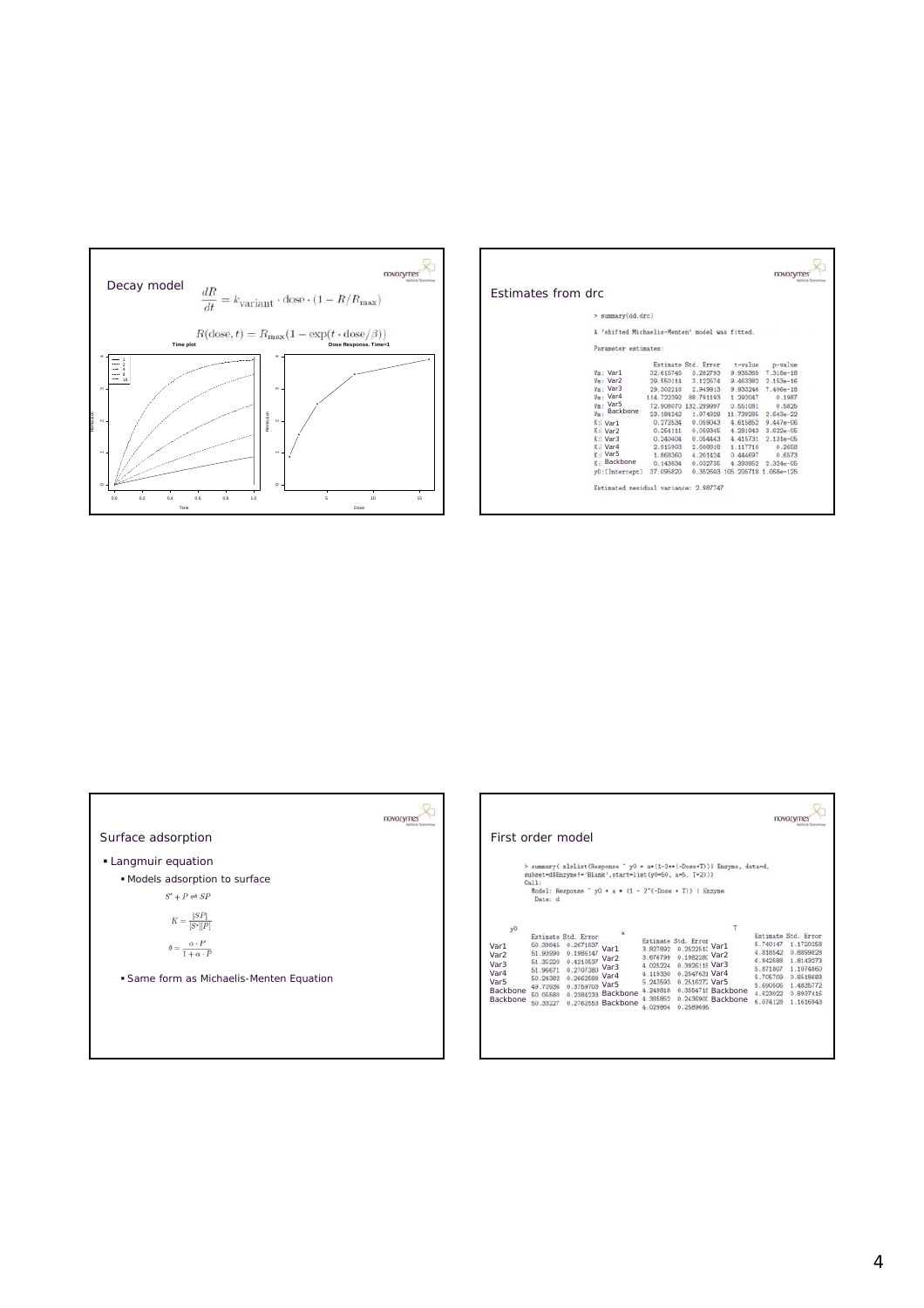|                                                                                                        |                                                                                              |                                                                                                                             |                                                                                                                                                                                         |                                                                                              |                                                                                                                             |                                                                                                       | novoz                                                                                                                                                                                        |                     |
|--------------------------------------------------------------------------------------------------------|----------------------------------------------------------------------------------------------|-----------------------------------------------------------------------------------------------------------------------------|-----------------------------------------------------------------------------------------------------------------------------------------------------------------------------------------|----------------------------------------------------------------------------------------------|-----------------------------------------------------------------------------------------------------------------------------|-------------------------------------------------------------------------------------------------------|----------------------------------------------------------------------------------------------------------------------------------------------------------------------------------------------|---------------------|
| Michaelis Menten Model                                                                                 |                                                                                              |                                                                                                                             |                                                                                                                                                                                         |                                                                                              |                                                                                                                             |                                                                                                       |                                                                                                                                                                                              |                     |
|                                                                                                        | Call:<br>Data: d                                                                             |                                                                                                                             | > summary( nlsList(Response " y0 + a*Dose/(c+Dose)  Enzyme, data=d.<br>subset=d\$Enzyme!='Blank',start=list(y0=50, a=5, c=. 5)))<br>Model: Response " y0 + a * Dose/(c + Dose)   Enzyme |                                                                                              |                                                                                                                             |                                                                                                       |                                                                                                                                                                                              |                     |
| y0<br>Var1<br>Var <sub>2</sub><br>Var <sub>3</sub><br>Var4<br>Var <sub>5</sub><br>Backbone<br>Backbone | 50.04645<br>51.71227<br>50.76364<br>51.60433<br>49.77212<br>49.21679<br>49.67558<br>49.99411 | Estimate Std. Error<br>0.4437219<br>0.2983783<br>0.8180342<br>0.4475471<br>0.4396434<br>0.6584128<br>0.3785044<br>0.4554571 | Var1<br>Var <sub>2</sub><br>Var <sub>3</sub><br>Var4<br>Var <sub>5</sub><br><b>Backbone</b><br><b>Backbone</b>                                                                          | 4.992783<br>4.835225<br>5.301707<br>5.357709<br>6.838845<br>5.583683<br>5.773523<br>5.221463 | Entimate Std. Error<br>0.3267290<br>0.2730711<br>0.6103626<br>0.3284898<br>0.3249970<br>0.4784864<br>0.3251463<br>0.3325169 | c<br>Var1<br>Var <sub>2</sub><br>Var <sub>3</sub><br>Var4<br>Var <sub>5</sub><br>Backbone<br>Backbone | 0.2007349 0.07587586<br>0.2698033 0.08752647<br>0.1426877 0.07499205<br>0.1983283 0.06988408<br>0.2033743 0.05610701<br>0.1878077 0.09003560<br>0.2548282 0.08417483<br>0.1935510 0.07004698 | Estimate Std. Error |

## Conclusions

- Model choice not always obvious
- Both models are plausible
- No significant difference beween models

novozymes

- Needs more experiments
- But the project is closed



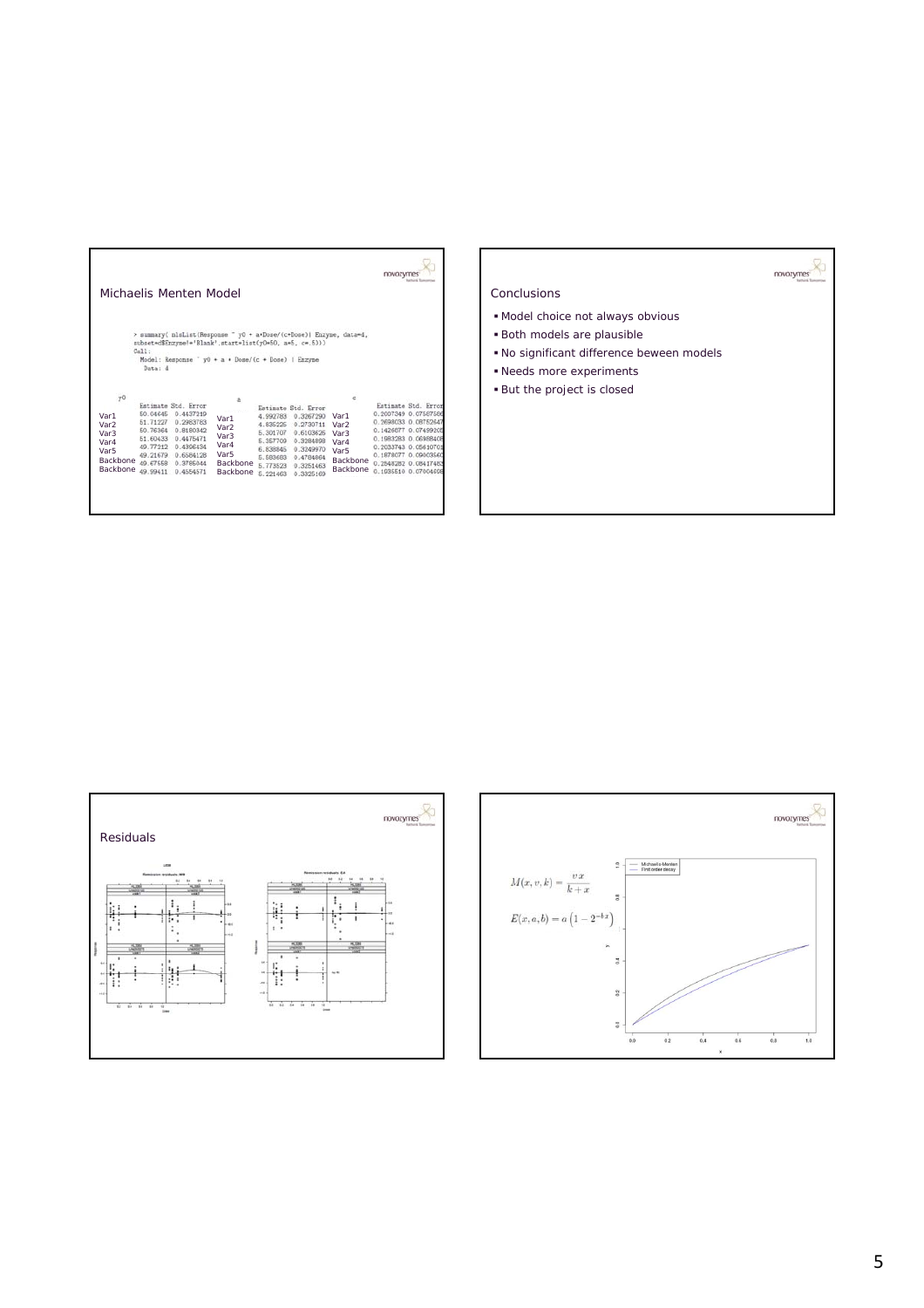



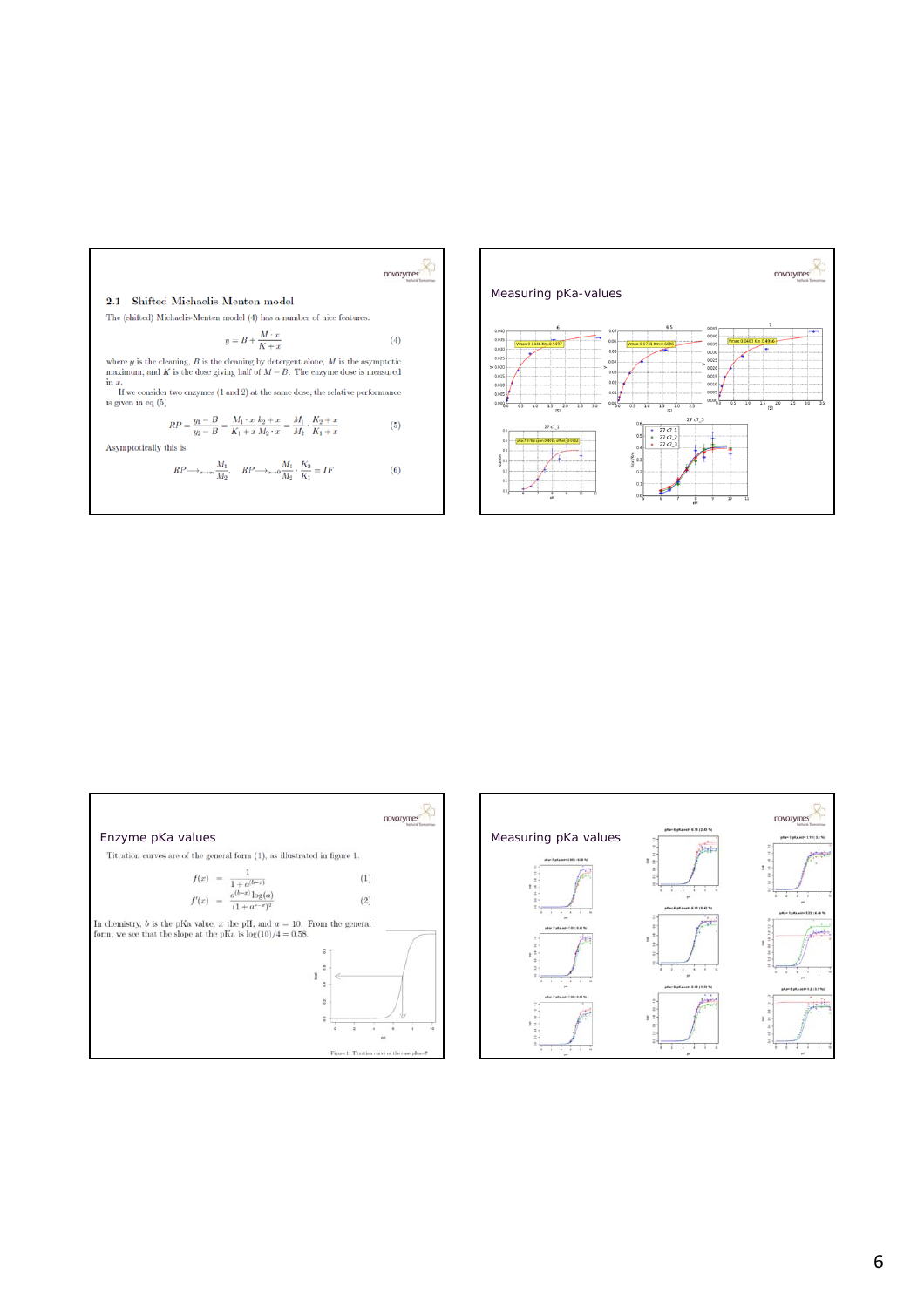

## Labour effort (50 variants)

## Traditional MM:

- 8 pH values
- 8 substrate concentrations
- 3 replicates
- = 192 kinetic curves per variant

Enzyme kinetics

$$
E + S \xrightarrow[k_1]{k_1} ES \xrightarrow[k_2]{k_3} E + I
$$

novozymes

$$
\dot{c} = k_1 e s - (k_2 + k_3) \n\dot{p} = k_3 c
$$

| Reagent                  | Timedep. conc. Initial conc. |                |
|--------------------------|------------------------------|----------------|
| Enzyme                   |                              | $\epsilon_0$   |
| Substrate                |                              | S <sub>0</sub> |
| Enzyme-substrate complex | c                            |                |
| Product                  |                              |                |



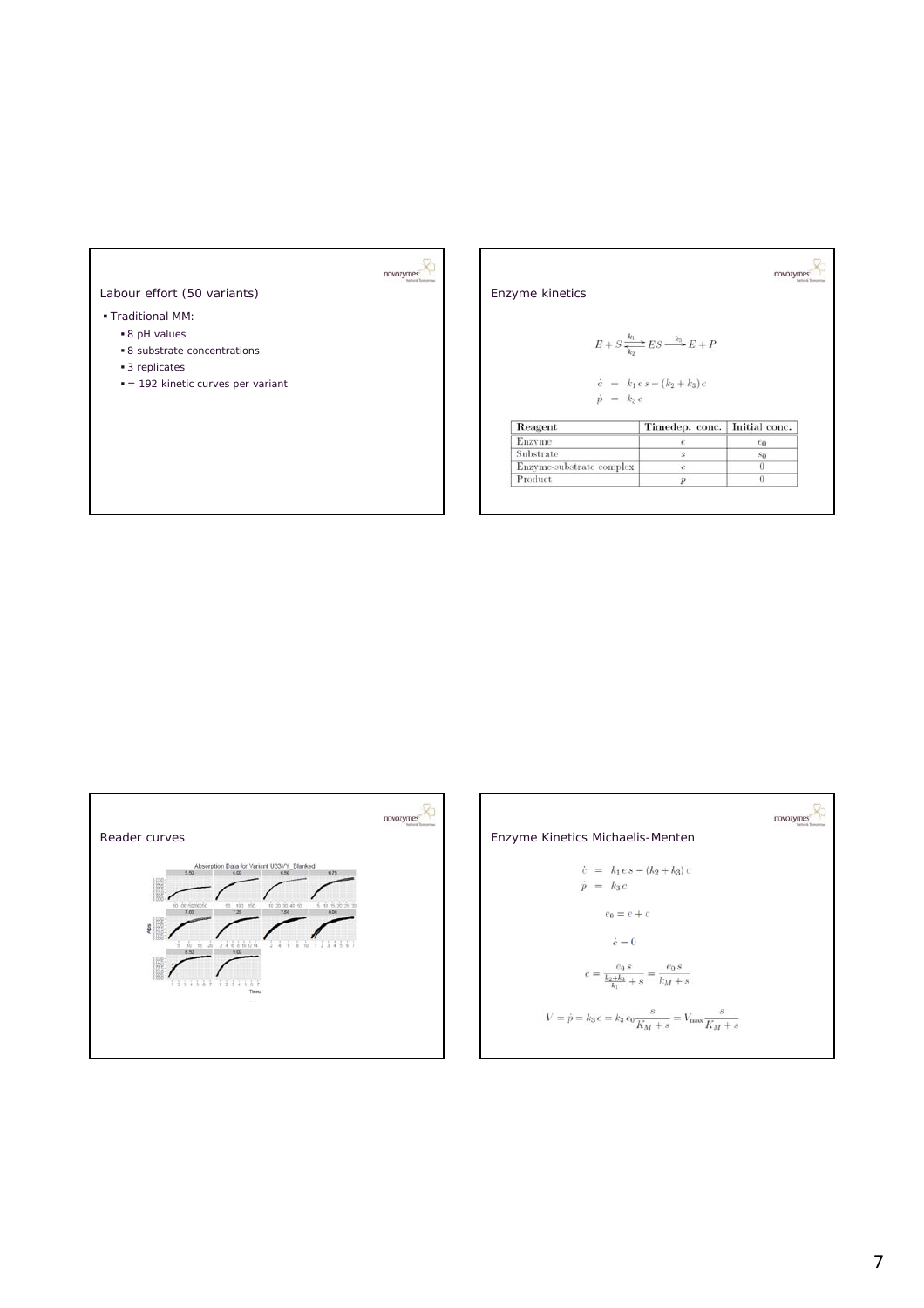